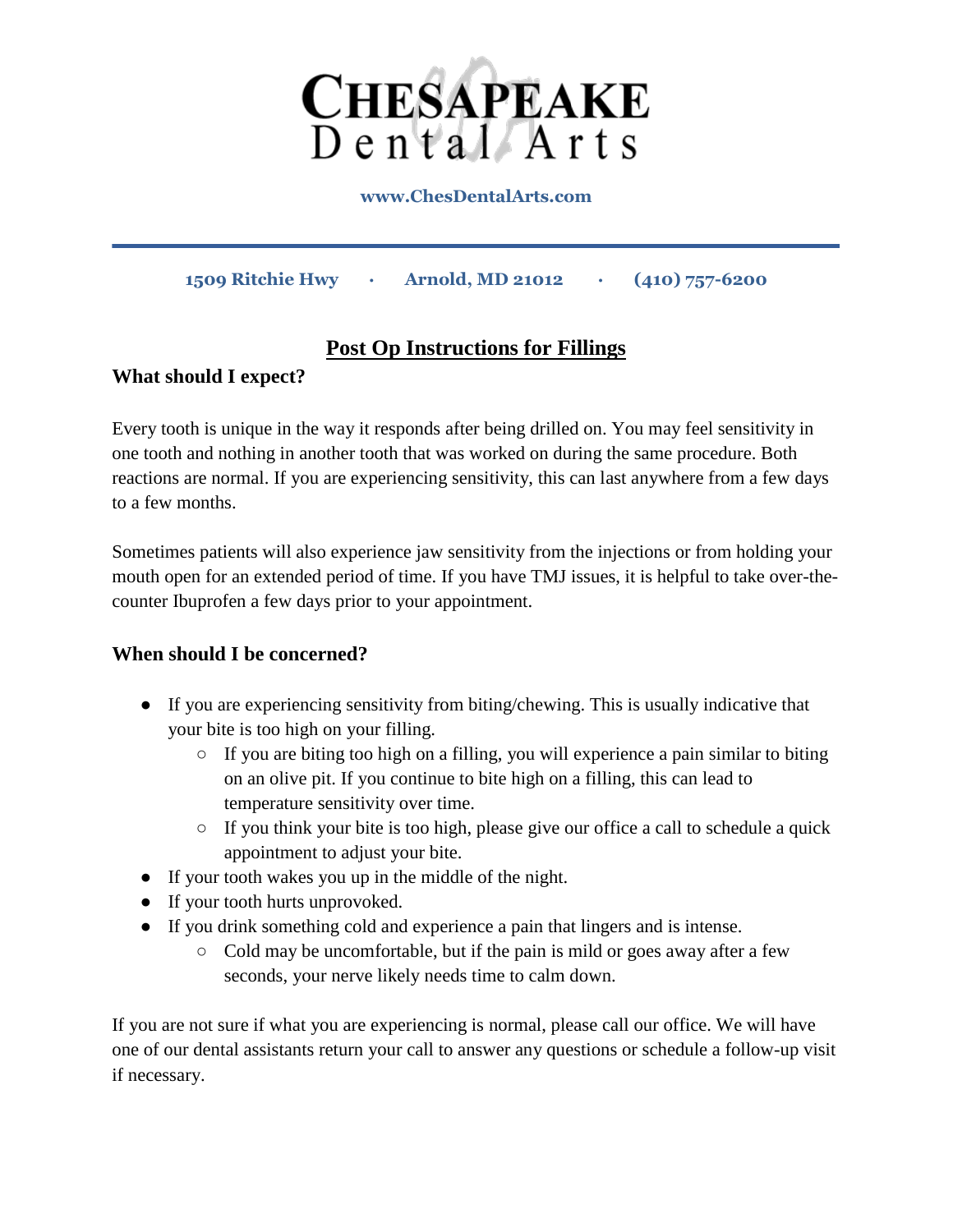

**www.ChesDentalArts.com**

**1509 Ritchie Hwy · Arnold, MD 21012 · (410) 757-6200** 

# **Post Op Instructions for Temporary Crowns**

### **What should I expect?**

Depending on the individual need of each tooth, sometimes there is a core buildup placed prior to preparing the tooth for a crown. A core buildup is very similar to a filling, and therefore produces similar post-op symptoms. It is normal to experience mild sensitivity after a tooth has been drilled on. If you are experiencing sensitivity, this can last anywhere from a few days to a few months.

At the end of your initial appointment, there will be a temporary crown placed on the tooth. The material used to fabricate temporary crowns is sometimes flexible and not sealed as well as the lab-made permanent crown. Because of this, it is normal to experience some sensitivity while you are in the temporary. The temporary crowns are cemented with temporary cement and can sometimes come out. If this occurs, please call our office to schedule an appointment to have the temporary re-cemented. It is important to not have the temporary crown off of the tooth for more than a few days to avoid any sensitivity or the adjacent teeth shifting, causing the permanent crown to not fit. To avoid this, we advise avoiding any sticky/chewy foods and flossing between the temporary crown and the adjacent teeth. If you use a Waterpik, it is okay to be used with the temporary on a low setting.

Sometimes patients will also experience jaw sensitivity from the injections or from holding your mouth open for an extended period of time. If you have TMJ issues, it is helpful to take over-thecounter Ibuprofen a few days prior to your appointment.

#### **When should I be concerned?**

- If you are experiencing sensitivity from biting/chewing. This is usually indicative that your bite is too high on your filling.
- If your tooth wakes you up in the middle of the night.
- If your tooth hurts unprovoked.